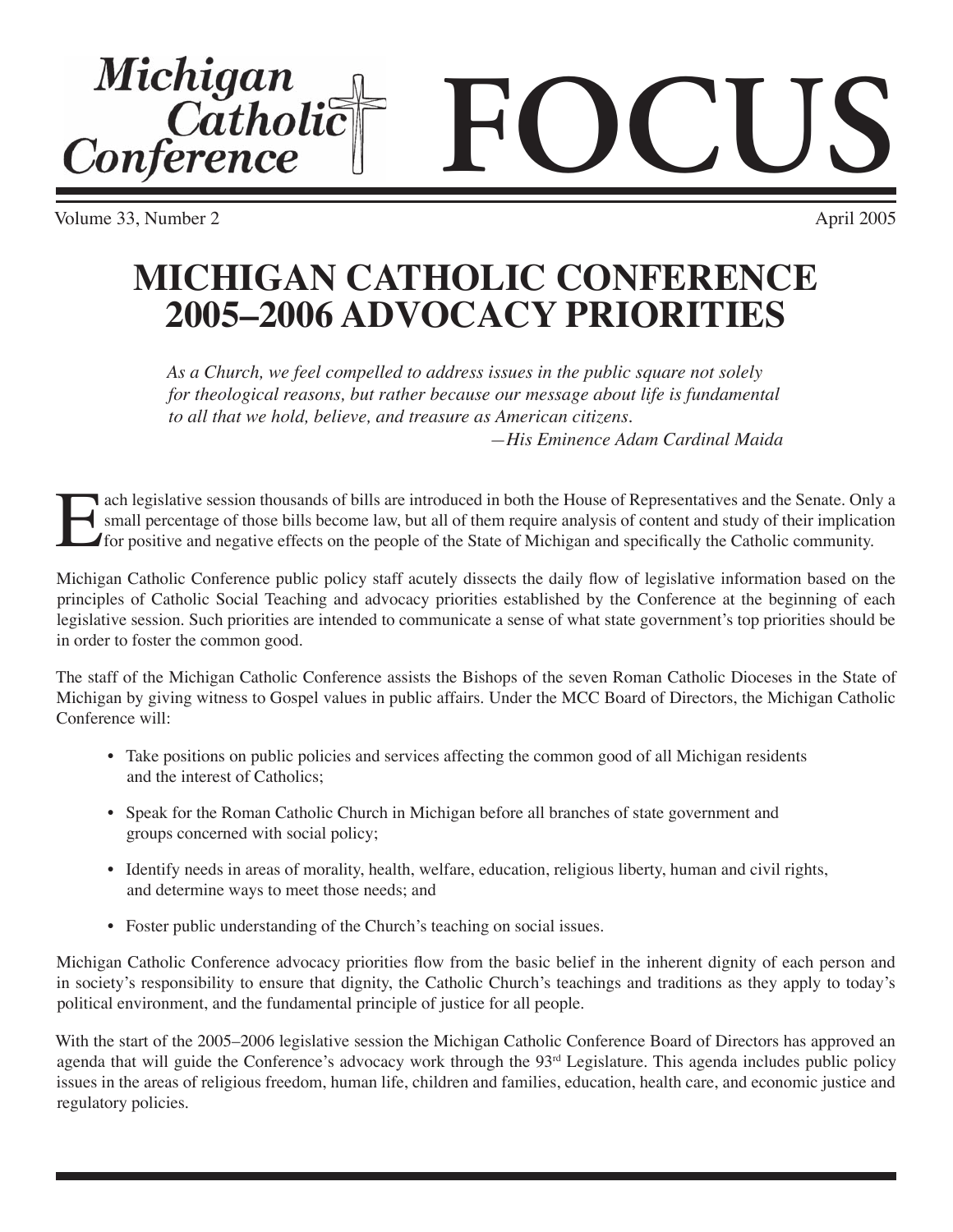## **Religious Freedom**

Freedom of conscience and of religion is a primary and inalienable right of the human person. Insofar as it touches the innermost sphere of the spirit, one can even say that it upholds the justification, deeply rooted in each individual, of all other liberties. The MCC has an interest in legislation that protects religious freedom, limits government intrusion into religious matters, and allows for reasonable collaboration between public and religious entities. In an effort to advance religious freedom…

THE CONFERENCE SUPPORTS:

- The rights of faith-based providers and all individuals to conscience protections in the delivery of services,
- The equal application of the law to all persons and institutions regardless of their faith, and
- The enactment of a state Religious Freedom Protection Act.

 $\label{eq:2.1} \mathcal{L}^{(1)}_{\mathcal{A}} = \mathcal{L}^{(1)}_{\mathcal{A}} = \mathcal{L}^{(2)}_{\mathcal{A}}$ 

## **Human Life**

Human life must be respected and protected from the moment of conception until natural death. From the first moment of existence, a human being must be identified as a unified individual endowed with human nature and as such is the proper bearer of fundamental human rights. Every life is sacred because the person has been willed for its own sake in the image and likeness of God. In the public policy arena…

THE CONFERENCE SUPPORTS:

- Legislation that seeks to protect the lives of unborn children,
- Informing women of the risks of abortion and the impact on both her and her child,
- Regulations on human research that uphold the life and dignity of the human person,
- State initiatives that provide alternatives to abortion and assistance to pregnant women,
- State initiatives that promote and facilitate adoption,
- Insurance regulations that do not mandate coverage for abortion or contraception, and
- Upholding statutory bans on human cloning and assisted suicide, and the constitutional ban on capital punishment.

#### $\label{eq:2.1} \begin{array}{ccc} \mathcal{E}_{\mathcal{A}}^{\mathcal{A}} & \mathcal{E}_{\mathcal{A}}^{\mathcal{A}} & \mathcal{E}_{\mathcal{A}}^{\mathcal{A}} \end{array}$

#### **Children and Families**

Children are among the most vulnerable members of the human family. As policies are advanced to help children, they must support families, since children's lives are nurtured or neglected, enhanced or diminished, by the quality of family life. Since the family is the primary, indispensable, and essential unit of society, policies must maintain and promote marriage, and strengthen the family. In order to put children and families first…

THE CONFERENCE SUPPORTS:

- Upholding the traditional definition of marriage and the family,
- Policies that protect the stability of the marriage bond and the institution of the family,
- Amending Michigan's no-fault divorce laws,
- The protection, especially of children, against dangers such as pornography and drugs, and
- Supporting policies that streamline foster care payments to ensure critical services are provided to children.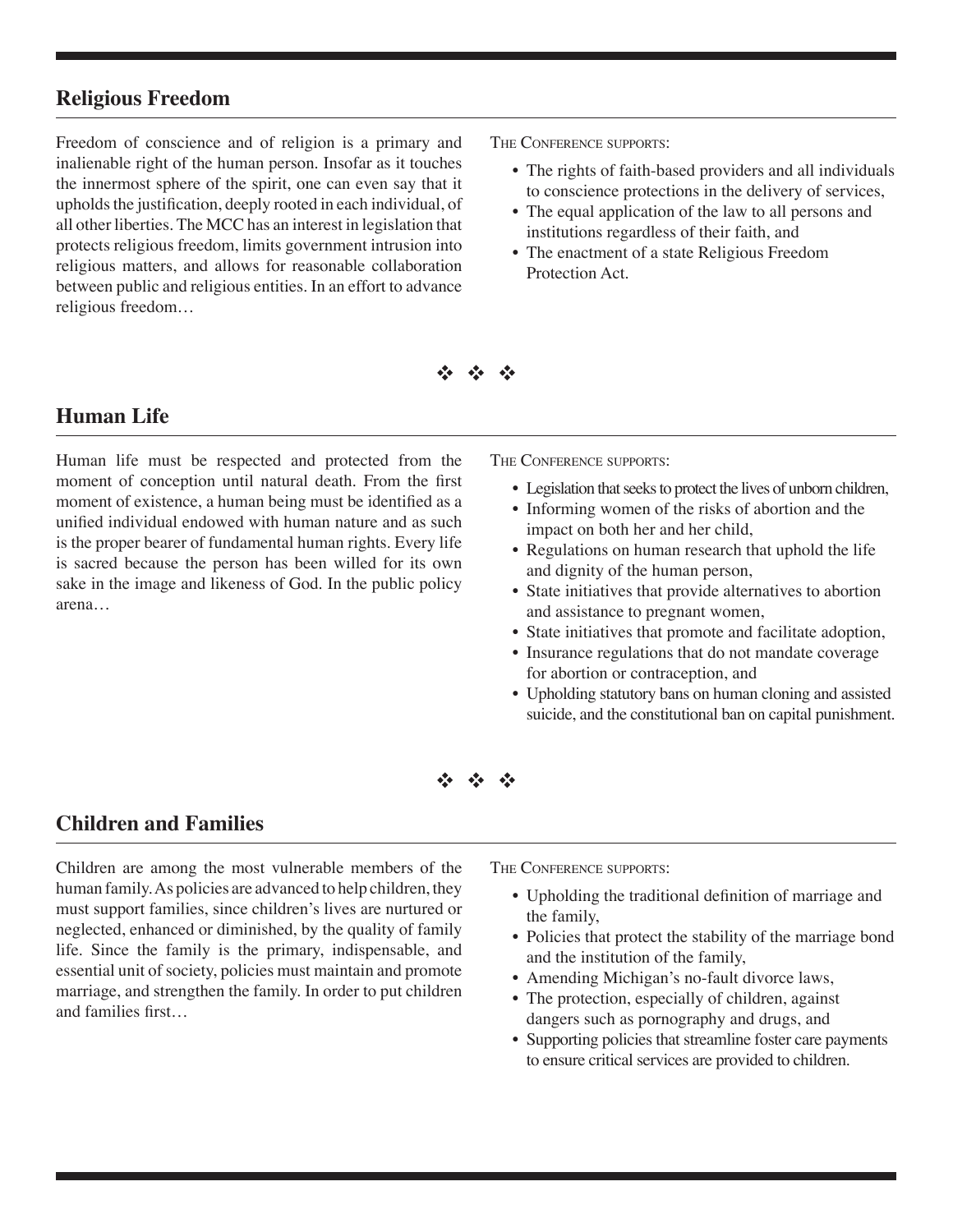#### **Education**

All children, by virtue of their dignity as human beings, have an inalienable right to a quality education. Parents have the right to choose how that education is provided. Any effort to improve schools must include a commitment to educational choice. Continued educational reform must be linked to support for school choice in order to provide access to educational excellence for all, and to ensure that no child is left behind. Therefore…

THE CONFERENCE SUPPORTS:

- Full implementation of the Federal "No Child Left Behind Act," with mandatory consultation between public school districts and the non-public schools located within their jurisdiction regarding the appropriate distribution of federal program dollars,
- An end to the state constitutional ban on aid to nonpublic schools,
- Protection of existing public school choice for all parents,
- Protection of non-public schools from excessive regulation,
- Additional Share-Time opportunities for non-public schools, and
- Safe and adequate transportation for all students.

de de de

## **Health Care**

Equitable, accessible and ethical health care is an essential safeguard of human life. Health care is a basic human right, and genuine health care reform, recognizing the dignity of persons and the unique needs of the poor, is a matter of fundamental justice.

THE CONFERENCE SUPPORTS:

- Expansion of health coverage for low-and moderateincome uninsured individuals and families,
- The protection of adequate Medicaid funding, and
- Opposition to legislation that threatens the institutional integrity of faith-based providers.



## **Economic Justice and Regulatory Policies**

The state budget is a moral statement for the people of the State of Michigan. Through it, the values of the state are expressed. With it, basic needs of citizens are guaranteed. By it, the mandate to work for a just society comes closer to realization. Similarly, the challenges to care for an environmentally rich Michigan also offer fundamental moral and ethical dimensions that cannot be ignored. Of key concern as well is ensuring that economic policies are advanced that are shaped by moral principles. Economic choices and institutions must be judged by how they protect or undermine the life and dignity of the human person, support the family, and serve the common good.

THE CONFERENCE SUPPORTS:

- The allocation of scarce budget resources to preserve essential services for vulnerable persons,
- Affirmation of the recognized right to exercise religious conscience in the provision of publicly-funded services,
- Maintenance of the tax-exempt status for not-forprofit organizations,
- Creation of a state Earned Income Tax Credit,
- State identification card and drivers' license policies that respect the dignity of residents who live in our State regardless of citizenship,
- Affordable housing for low and moderate income families and individuals,
- Affordable and accessible transportation options for low and moderate income workers, and,
- Preservation of Consumer Choice regarding public utilities.